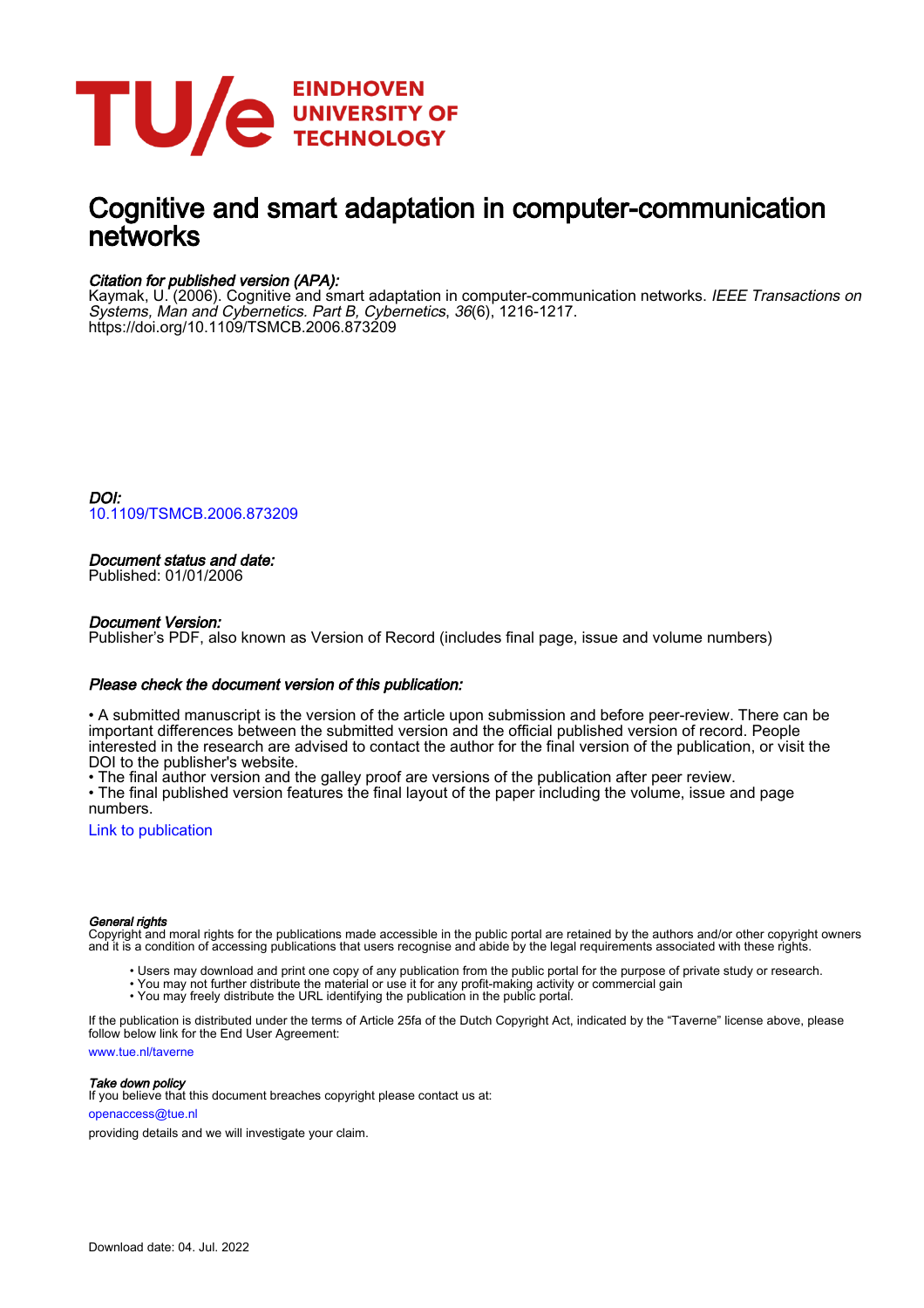# Editorial Cognitive and Smart Adaptation in Computer-Communication Networks

**T** HE WORLD of telecommunication has experienced a rapid transformation in the last decade, and this transformation is still accelerating. On the one hand, new communication technologies bring high bandwidth and affordable communication channels to the millions. The public has quickly embraced wired technologies such as the cable and asymmetric digital subscriber line (ADSL), which were once thought to provide very large bandwidth. With the auctioning of the Universal Mobile Telecommunications System (UMTS) frequencies in many European countries, a similar growth is also taking place for the wireless technologies. On the other hand, new applications and new services are being developed, which make use of the bandwidth and the connectivity provided by the communication networks and which increase the requirements put on these networks manyfold. In addition to that, users increasingly expect that their networking and communication needs should be handled ubiquitously and pervasively, without limitations related to their location or geographical constraints. Many telecommunication services are transitioning to the Internet, and this is bound to be a dominant trend. However, the Internet is not only a source of information, but it has become a medium through which businesses reach their customers and organize themselves internally. New applications corresponding to the new ways of working, enabled by ready access to computer networks, means that the computer-communication networks must be able to accommodate the increased expectations and the requirements put on them. These expectations and requirements will increase geometrically with the advent of technologies such as ambient intelligence [1], [2].

With this transformation at hand, the area of computercommunication networks is reaching a major crossroads. The industry and major actors state that the current networks in general, and the Internet protocol (IP) in particular, with its various extensions and modifications, are unable to provide the quality of service (QoS) that many of these applications need and expect. To deliver the QoS needed by these applications, networks must be responsive to the heterogeneity in the demands and goals of the users, and they must be selfaware [3], [8] in the sense that they have means to observe and measure their own environment and the performance that they are experiencing, and that they make configuration decisions depending on the dynamic conditions and the different requirements of the applications. Furthermore, they must be able to respond quickly to various kinds of technical and nontechnical changes, and they must maintain a certain level of self-sufficiency. Computer-communication networks currently do not possess these characteristics.

What is required from modern computer-communication networks is that they possess more intelligence [4]. This intelligence is required for two major reasons. The first reason is to provide scalability. As the networks become ubiquitous, network maintenance and management requirements grow exponentially, making it too expensive to perform manually. Hence, the networks must have sufficient intelligence to take over most of these tasks. This provides scalability comparable to the scalability obtained for the telephone networks, when the telephone operators were replaced by automated "switch boxes." The second reason is to make networks adaptive and responsive to different circumstances, such that the high demands on the QoS [5] can quickly and optimally be met. This requires smart adaptation from the networks and implies more cognitive capabilities.

The architecture of intelligent networks can be viewed as an overlay network, where the network provides functionality for finding services and users, routing through the network, and self-observation and network monitoring to obtain the best QoS and performance. For this, it makes use of the available distributed machine learning and reasoning techniques. The infrastructure of the intelligent networks must also be smart adaptive. One such infrastructure that has been proposed is the cognitive packet network (CPN) [6], [7]. In this network, the packets that the network sends may be smart, and the network tries to learn optimal policies through machine learning techniques such as reinforcement learning to provide the requested or agreed QoS. The CPN algorithm, which runs at the packet transport level and finds destination nodes, can be also abstracted to higher levels where it can search for users and/or services.

The search for such intelligent networks such as the CPN has motivated research into "control plane"-based techniques that can provide some level of QoS with the help of adaptive control and "cognitive network" approaches that exploit smart online algorithms and use computational intelligence techniques. This special issue collects recent contributions in this rapidly progressing field.

The paper by Sabella considers the subject of self-adapting networks and discusses the key issues that need to be solved to realize future infrastructures. An example system is described that could be regarded as a concrete step toward realization of self-adapting networks. The characteristics of such a system

Digital Object Identifier 10.1109/TSMCB.2006.873209